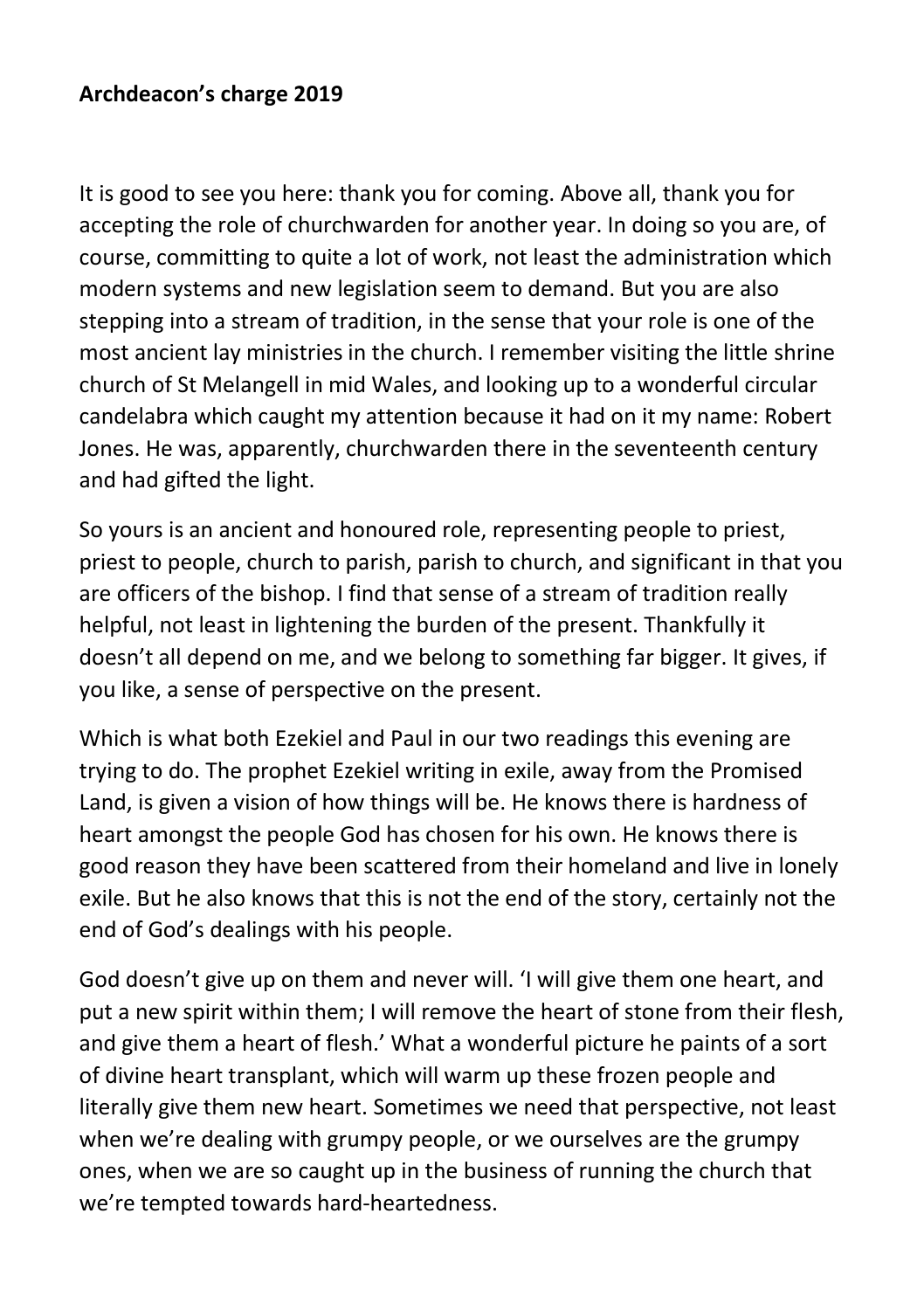Paul didn't half find them a frustrating lot in Corinth, having to write to them several times. He is berating them for their divisions, as it seems they have been lining themselves up in two camps, one for Apollos and one for him, Paul. I wonder what those divisions might look like in today's church, in your church, in our diocese? Paul will have none of this, and uses two analogies to drive home his point, pictures not lost on churchwardens, I would think.

The first is a garden or field – you might think churchyard. It's the bit just before our passage, but referred to in the opening line as the field. Who is responsible for its growth? Well, it was a team effort: Paul planted, Apollos watered, but God gave the growth. And his point? We are all God's servants, working together, and it is God who is the one who matters. So, he might say to the Corinthians, get over yourselves with your feuds and your wrangling for power. Remember what you represent: we are God's field.

The second is a picture dear to the hearts of all churchwardens. He goes on to talk about God's building. We know all about buildings, don't we? How much they cost to maintain, the delight of the quinquennial, persuading people to open and close them, the burden of them and the blessing they bring. Indeed, the building has been the subject of many of our conversations, which I've been having with you.

For you know that your building is important in a way beyond simply the upkeep of it. It stands for so much and for so many in the community, although the burden of its care often falls to a few. It is amazing to see how well our church buildings are kept, how much they are loved and how frequently they are visited. This is why we are so keen for you to leave your churches unlocked as much as you can, open and welcoming as God is open and welcoming. And many people have contributed to its construction and care. Each generation has chosen with care how to build on the foundation which is already there: we are much more imaginative and much less pious in the use to which we put our church buildings, and thank God for that.

Of course, Paul didn't have to bother with either church or churchyard, so he goes on to push the analogy a step further. So, says Paul, never forget that the true foundation, the real and lasting foundation, is not one which can be inspected by your architect. The true foundation is Christ himself.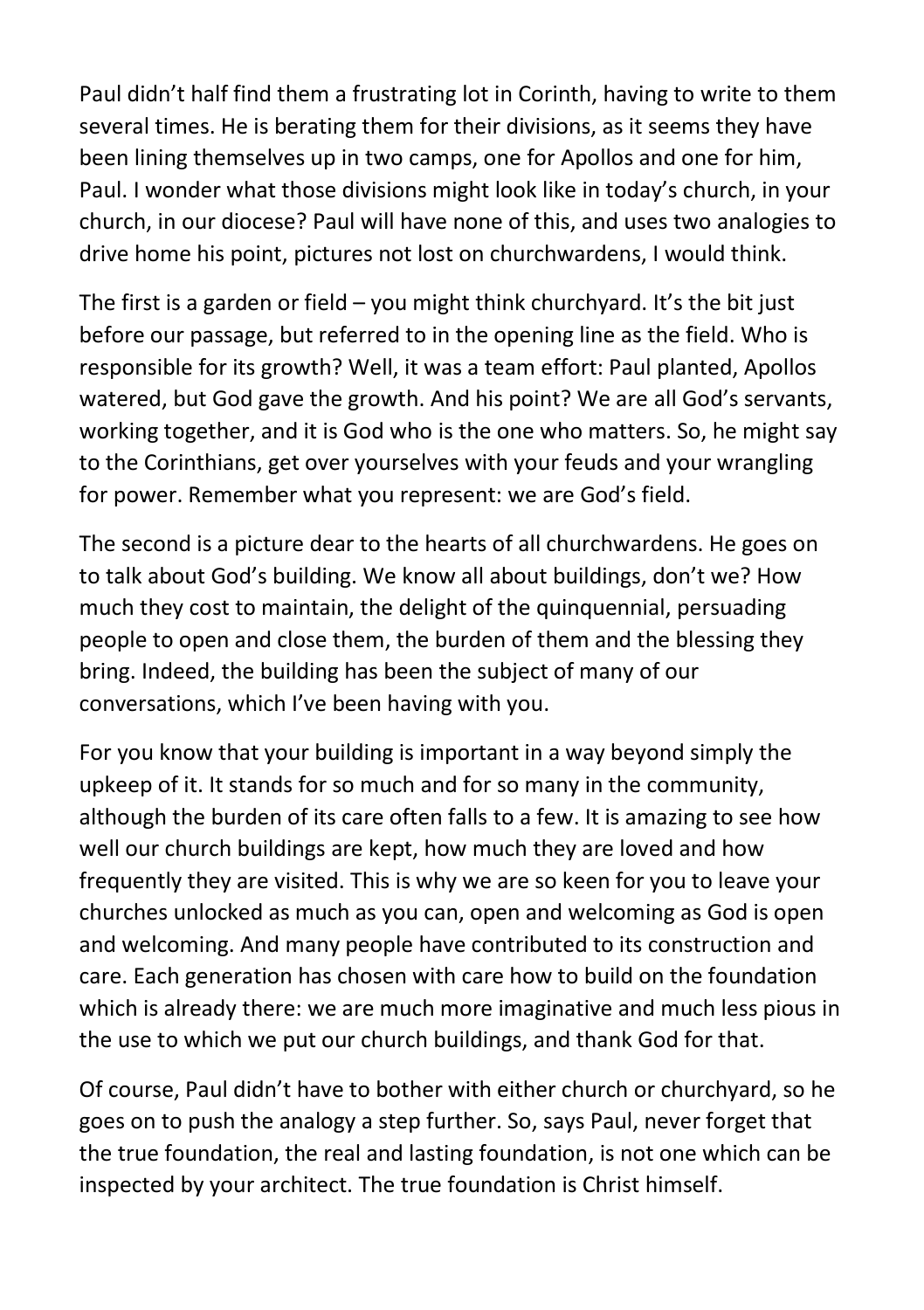We are, amazingly, are the building blocks. Just as St Peter writes about living stones, a wonderful description of the Christian, Paul says that 'you are God's temple' and that 'God's Spirit dwells in you.' This was a bold claim when everyone knew that Temple was a very important building in Jerusalem which stood for the presence of God in the midst of his people. Here in Corinth Paul says that temple is 'you'.

The 'you' he is talking about is a plural you, not a singular one. This is not him exhorting us to individual piety, though he has nothing against that. This is all part of his argument against the divisions in Corinth and the undermining party politics of church life. Because he sees us as building blocks of Christ's church, any division or lack of unity is abhorrent to him. 'So let no one boast about human leaders. For all things are yours, whether Paul or Apollos or Cephas or the world or life or death or the present or the future – all belong to you, and you belong to Christ, and Christ belongs to God.'

God is the one who matters. This is a timely reality check for those of us, you and me both, who spend so much of our time dealing with buildings, churchyards, money, and all the other stuff that comes our way. It is for God's sake. And, moreover, the people stuff we do – calming ruffled feathers, mediating between all sorts, is for God's sake too. You are 'to encourage the parishioners in the practice of true religion and to promote unity and peace among them'. Care of the living stones is as much part of the task as anything else we do.

In the conversations which I have been having with you during the visitation days of May, I have been speaking of some of the challenges facing us as a diocese at the moment. We are all well aware of the claims on our giving in maintaining our buildings and paying for our ministry. We will be looking once again at how many clergy we can afford to have, and there will be tough decisions ahead. I hope you know the cost already to those working for us from the diocesan office, and those being made redundant.

So we need to practise a generosity in terms of giving, and also a generosity of spirit through this time, remembering that the parishes to which we belong are building blocks of our larger diocese. What we are talking about